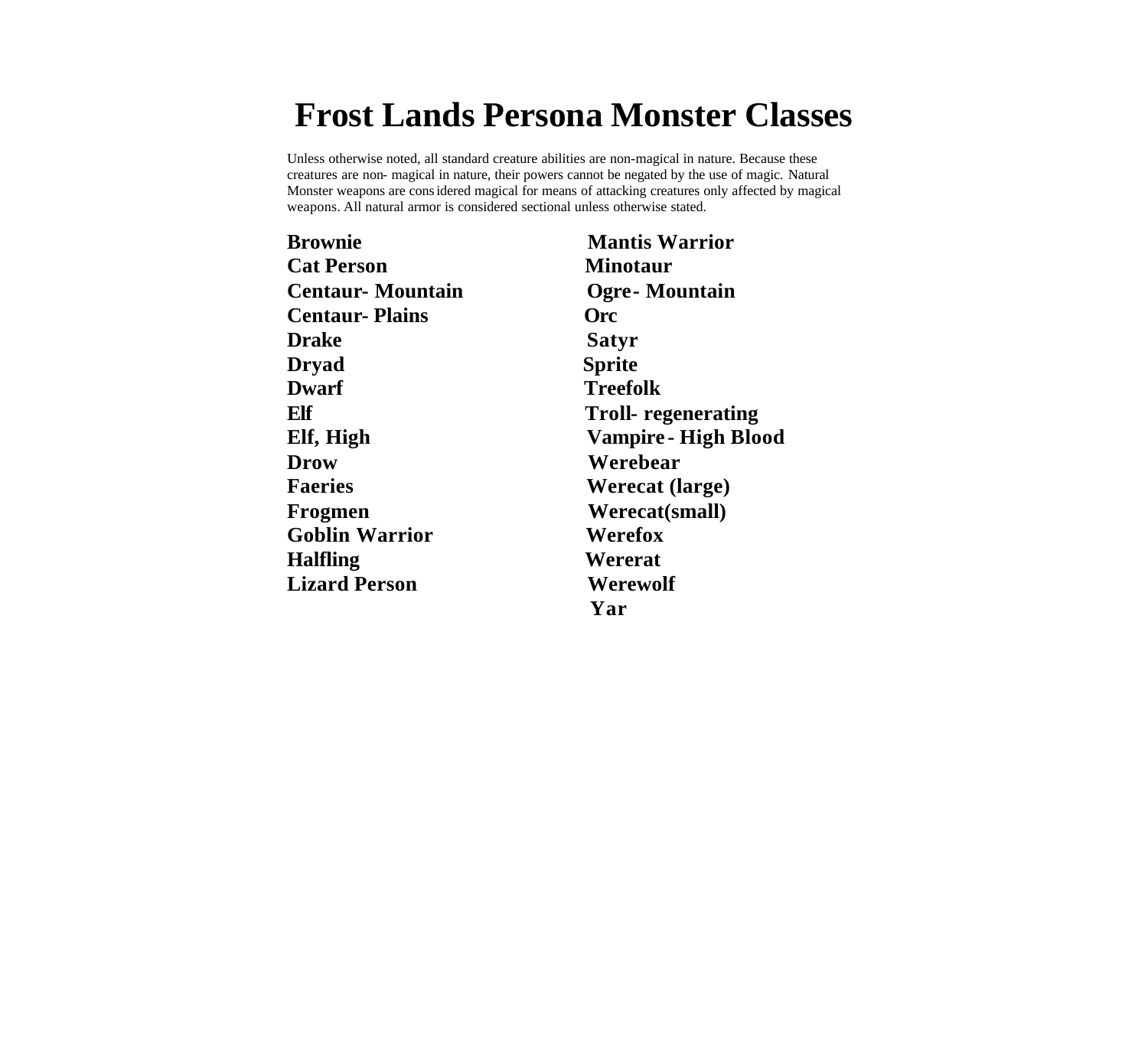#### *Brownie*

Armor: 1 point due to size and speed. Attacks: Either a dagger or a short sword. Shield: None. Abilities: 1) Flight(1/life), Circle of Protection (2/life), Teleport (Wizard, 1/life) 2) Vanish - Can blend into the landscape by saying "Oh forest hide and protect me" twice. This shows the

Brownie's ability to take refuge into a forest by using his small size and speed. The brownie must be within fifty feet of a tree. Once completed, it is gone, and may appear up to five minutes later. The use of this is unlimited.

3) May wear additional armor, but it must not be metal, or in great quantities.

Description: These small (1 1/2' tall) creatures are distant relatives of both Hobbits and Pixies. They are usually very shy, but they will help strangers if treated nicely. They have elf-like pointed ears, and long noses. Being woodland creatures they usually wear clothing that is green and/or brown.

Lives: 3

Levels:

1) Lost (Healer, 1/life).

2) As above.

3) Lost twice per life. 4) Flight twice per life.

5) Lost three times per life.

6) Flight unlimited usage.

## *Catperson*

Type: Standard Creature Q/M Ratio: 1:1 Armor: 1 point natural. Up to 2 points worn. Attacks: Two Short swords, as claws, or a single long sword and flail. Abilities: 1) Tracking (1/life), as per scout ability. 2) Stealth (1/game). Say "Sneak"x5 to activate and must continually chant it to keep ability active. Stealth works as per Monk Sanctuary. May not use on a base or with game items, and is negated if Catperson has weapon in hand. Garb: Various cat patterns and lots of fur. Description: Catpeople are a race of feline humanoids. This is not a type of lycanthrope. They are normally very refined in the field they specialize in, be it the arts, war, or matters of science. Catpersons have great pride in what they do. They bear resemblance to many of the great cats such as lions and tigers. The young tend to be hyperactive, and don't liked to be slowed down by the little problems of life. Lives: 3 Levels: 1st- No additional abilities. 2nd- Immune to all charm spells.

3rd- Stealth (2/game)

4th- Immune to Sleep and Lost spells.

5th- Can cast Sleep (1/life) as per healer.

6th- Stealth (3/game)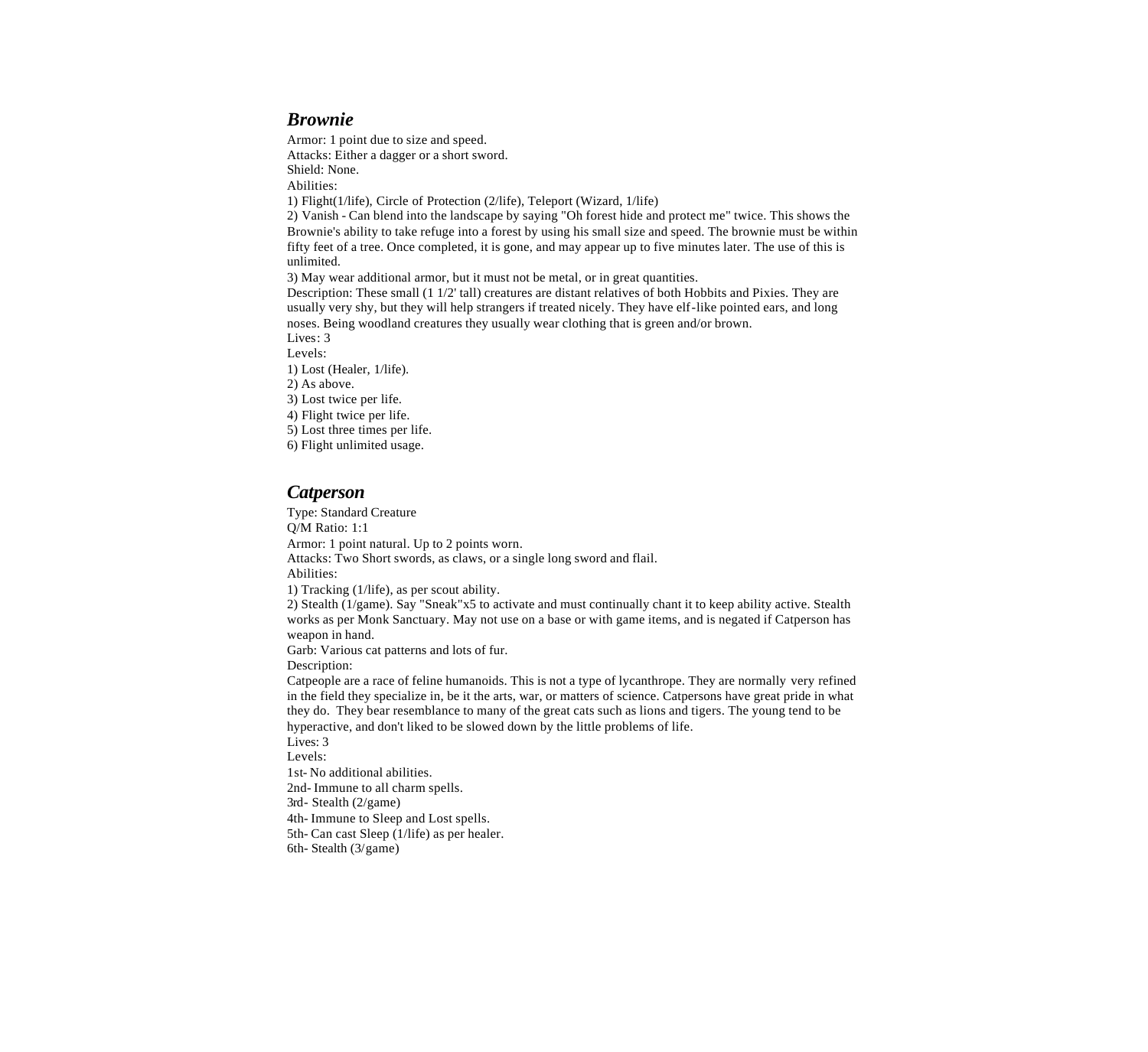## *Centaur- Mountain*

Type: Standard Creature Q/M Ratio 2:1 Armour: Up to 4 points may be worn, may use any shields. Attacks: Any melee weapon and bows. Abilities: 1) Bow skills equal to archer of equal level, as summarized below. 2) Tracking (1/life) as per scout ability. 3) May carry 2 enchantments, (2/game) 4) Due to mobility of Centaurs horse half, leg wounds are far less effective. A) 1st leg wound has no effect. B) 2nd leg wound counts as normal, wounds leg. Other limb wounds will kill. Garb: It's easy to do the human part but the rest will need a great imagination. Description: These creatures are a half-horse, half humanoid race. Rumored to have been created by a senile old wizard, unaware of his actions. Centaurs are usually neutral, and are fierce defenders of their homes, especially against uninvited guests. This breed usually stays in mountainous country, away from other races that may try to harm them. Lives: 4 Levels: 1st Repair Bow (1/life) as per Archer ability. 2nd 1 Stun Arrow, 1 Flame Arrow, both reusable, as per Archer. 3rd Plus 1 point damage with all arrows. 4th 1 Armour Piercing Arrow (reusable) as per Archer. 5th Tracking (1/life) as per Scout. 6th Penetration Arrow (reusable) as per Archer.

## *Centaur- Plains*

Armor: As Warrior. Attacks: Usually a bow, club, or spear. Shield: None. Abilities: 1) Bow skills are equal to an Archer of equal level. 2) Tracking (Scout). 3) Gains the ability two carry two enchantments at one time (2/game). 4) Due to mobility of the horse half of the centaur, leg wounds will only be part effective. -1st leg wound will reduce a centaur to only walking, to simulate the loss of mobility. -2nd leg wound (on either leg) will count as normal leg wound. The next wound to any limb will result in a normal death. Description: Centaurs are half-horse, half-human creatures that are a wonder of the natural world. Rumored to have been created by an experimenting old wizard to senile to realize what he had done. These creatures do not trust many who they meet (especially humans) and are fierce when their territory is invaded by uninvited guest. Lives: 4 Levels: 1st- One stun arrow and one flame arrow that are reusable. 2nd- One sleep arrow (reusable). 3rd- +1 damage with all arrows. 4th- One Armor Piercing arrow (reusable). 5th- Can Gallop, once per life, and is similar to the Flight spell in effects. A Centaur must state aloud that he is going to do this. 6th- On penetration arrow (reusable).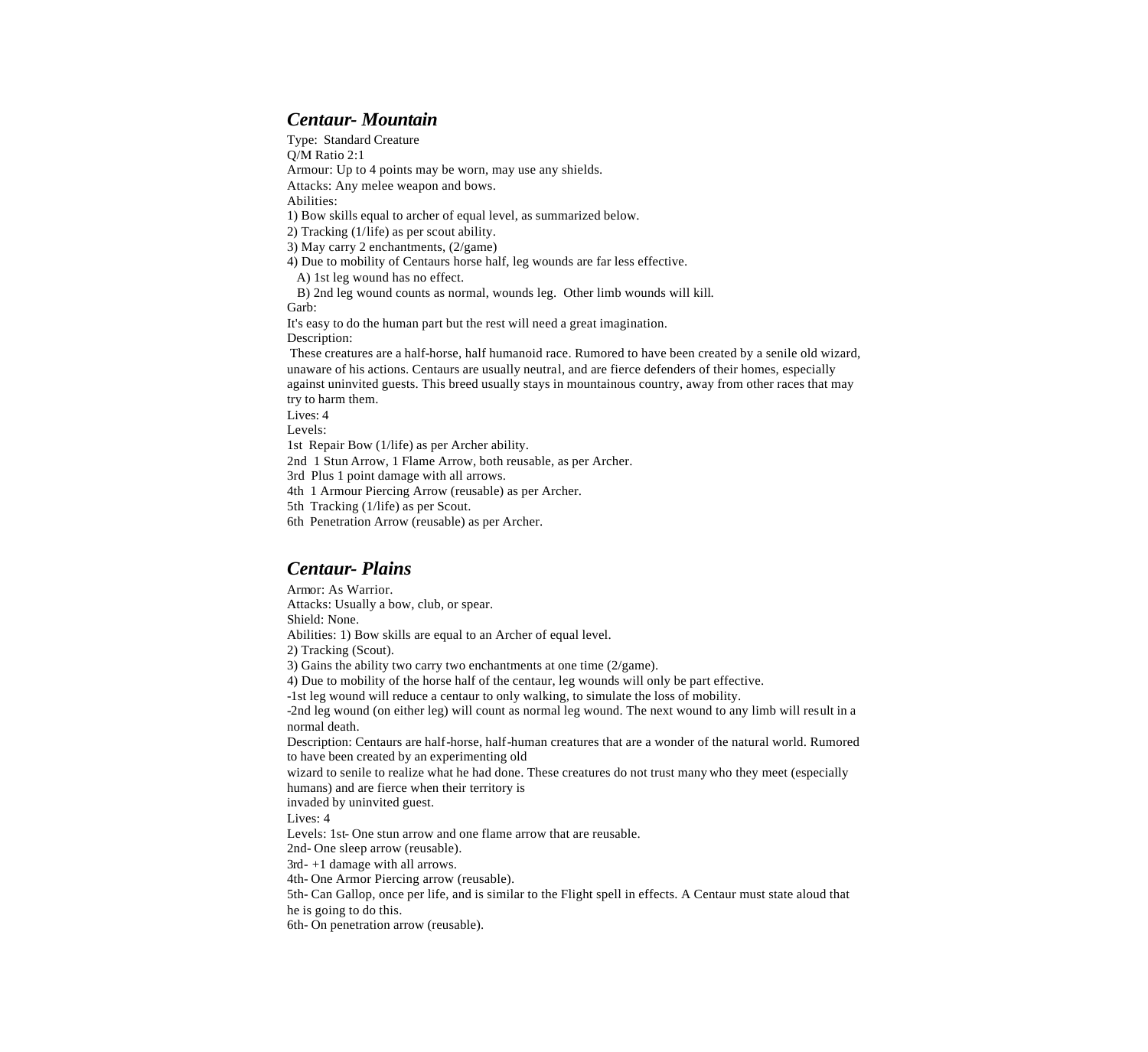#### *Drake*

Type: Standard Monster Ratio: 2:1 Armor: 2 points invulnerability Shield: none Attacks: 2 daggers, or dagger and flail Abilities: Flight: unlimited, "I take to flight"x3 Immunity to control, sleep, and entangle See drake type below for additional abilities Description: Human sized versions of dragons, found in many different colors Lives: 3 Levels: None Types: Fire: one re-usable fireball, considered non-magical, Immunity to fireball, and fire trap Frost: one re-usable iceball, considered non-magical, immunity to ice Lightning: one re-usable lighting bolt, considered non-magical, immunity to lightning bolt and call lighting Forest: one re-usable poison bolt (green spell ball), acts like assassin ability, but goes through all layers of armor, immunity to poison

# *Dryad*

Armor: None initially. Attacks: A single dagger. Shield: None. Abilities: 1) Dryads have the following spells: -Heal (Healer, unlimited). -Yield (Wizard, 3/life), the dryad must say "Yield thy arms and come to me" twice. -Vanish (Brownie, unlimited). 2) Dryads must declare a home tree, and cannot be killed until the home tree is destroyed. Description: Dryads are beautiful, mischievous wood spirits. Little is known of them except they are able to employ powerful magic, and always demand a high price for their benevolent use. This is often an attractive member of the opposite sex. Lives: 3 Levels: 1st- As above. 2nd- 1 point of natural armor. 3rd- Can cast Heat weapon (1/life) and Warp Wood (Druid, 1/life). 4th- As above.

5th- Heat weapon and Warp wood become 2/life.

6th- 2 points of natural armor.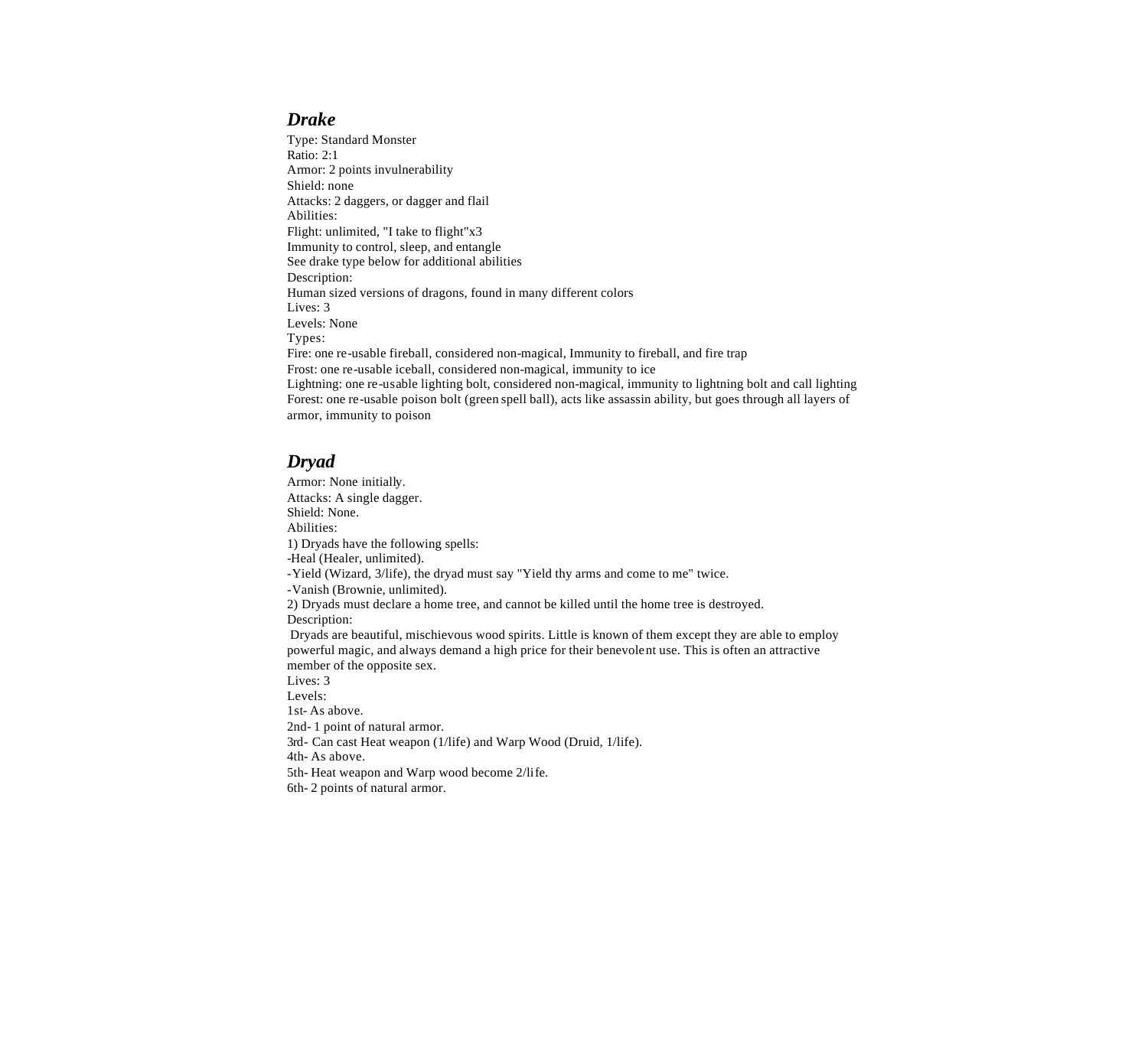## *Dwarf*

Armor: 1 point natural. Up to 4 additional points may be worn. Attacks: Axes and hammers up to 4 ft. Any other melee weapon up to 3 ft. and throwing axes/hammers. Shield: Up to medium. Abilities: 1) All axes are considered red. 2) Barbarian immunities. Also immune to Poison. Description: Dwarves are a short, stocky, human-like race renowned for their mining and blacksmithing abilities. They are very wise and the males have long beards. Honor is regarded very highly among this race, as is drinking. Lives: 4 Levels: 1st- As above. 2nd- Improve Weapon (Warrior, 1/game). 3rd- Berserk on last life (Barbarian). 4th- Mend (Wizard, 1/life). +1 point to any armor worn. 5th- +1 life (total of 5). Improve Shield (Warrior, 1/game). 6th- May fight after death (Barbarian berserk). Throwing axes are red.

## *Elf- Basic*

Type: Standard Creature Q/M Ratio: 1:1 Armor: Up to 3 points worn. Attacks: As Archer Shield: Small Abilities: 1) Tracking (as scout) 2) Immune to sleep and charm. Garb: Woodland and natural colors. Description: Elves are a long lived, virtually immortal race. They are beautiful, lithe in form, and graceful in movement. They have pointy ears and large slanty eyes. They are attuned to nature and have a high respect for it. As such they will usually treat druids and scouts well, unless given a reason to do otherwise. Lives: 3 Levels: 1st- A) +1 damage to all arrows B) Reusable stun and flame arrow 2nd- Pass without trace (druid 1/game) 3rd- A) Reusable armor piercing arrow B) Improve Weapon (warrior 2/game) 4th- A)  $+1$  damage to all arrows  $(+2 \text{ total})$  B) Entangle Trap (scout 1/life) 5th- A) Pass without trace (2/game) B) 5 points druid magic levels 1-3 6th- A) Improve Weapon (1/life)

B) 5 points druid magic levels 4-6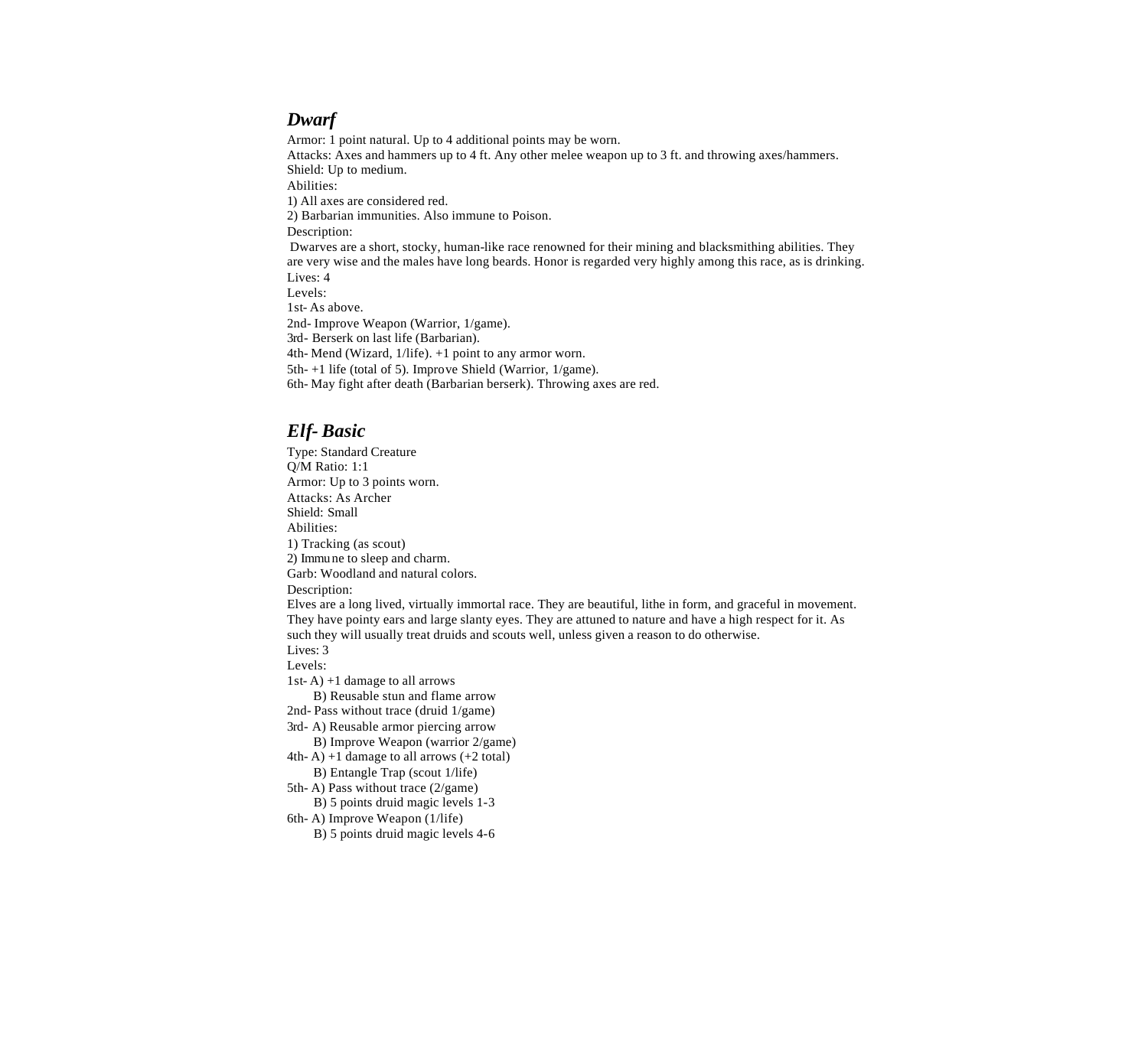# *High Elf*

Type: Standard Creature Q/M Ratio: 2:1 Armor: May wear up to 3 points. (chainmail is very appropriate) Attacks: Any melee weapons. Shield: See below Abilities: 1) Immune to charm and control spells and abilities. Garb: Like standard Elves, but with a bit more refinement. Ears are encouraged. Description: These noble Elves stand for high ideals. They hate evil-especially evil Elves. Vulnerabilities: A) cannot carry enchantments, due to highly magical nature. B) must attack deep dwellers and other "evil" Elves on sight and vise versa. Lives: 3 Levels: 1st- Shield and 1 throwing dagger \*or\* bow (no crossbows) 2nd- 5 points of 1st level wizard magic 3rd- 1 spell arrow (reusable) 4th- 5 points of 2nd level wizard magic 5th- Elven Chain Mail(3 points) additional spell arrow(total of 2) 6th- 5 points of 3rd level wizard magic +1 point to any chain mail worn (simulates magical armour)

*Spell Arrow:* Arrow with metallic or rainbow streamers to represent the magic imbued in the arrow. The arrow itself does no damage and may be blocked by weapons and shields without penalty, but a blocked Spell Arrow still delivers the spell within it: if for instance, a Spell Arrow with Hold Person cast upon it is blocked by a weapon, shield, armour or a monk's hands, the spell still affects the person. (exception: enchanted shields and invulnerability will stop the spell.) After a spell is cast into the arrow, it remains until fired (hit or miss). When fired, if the hit is successful, the spell must be called out. Only the following spells may be cast into a spell arrow: Cancel, Shove, Hold Person, Wounding, Dispel magic, Mutual destruction, Touch of Death, Magic Bolt, Ice ball, Fire ball, and Lightning bolt.

*Elven Chain Mail:* This fine chain mail is usually worn beneath a tunic. The High Elf gains 3 points of torso armour, considered to be chain mail (the real chain mail would be hidden from sight) The High elf may use real chain mail if he/she chooses, but does not need to in order to be considered wearing Elven Chain. Cannot be added to real chain mail for additional armor.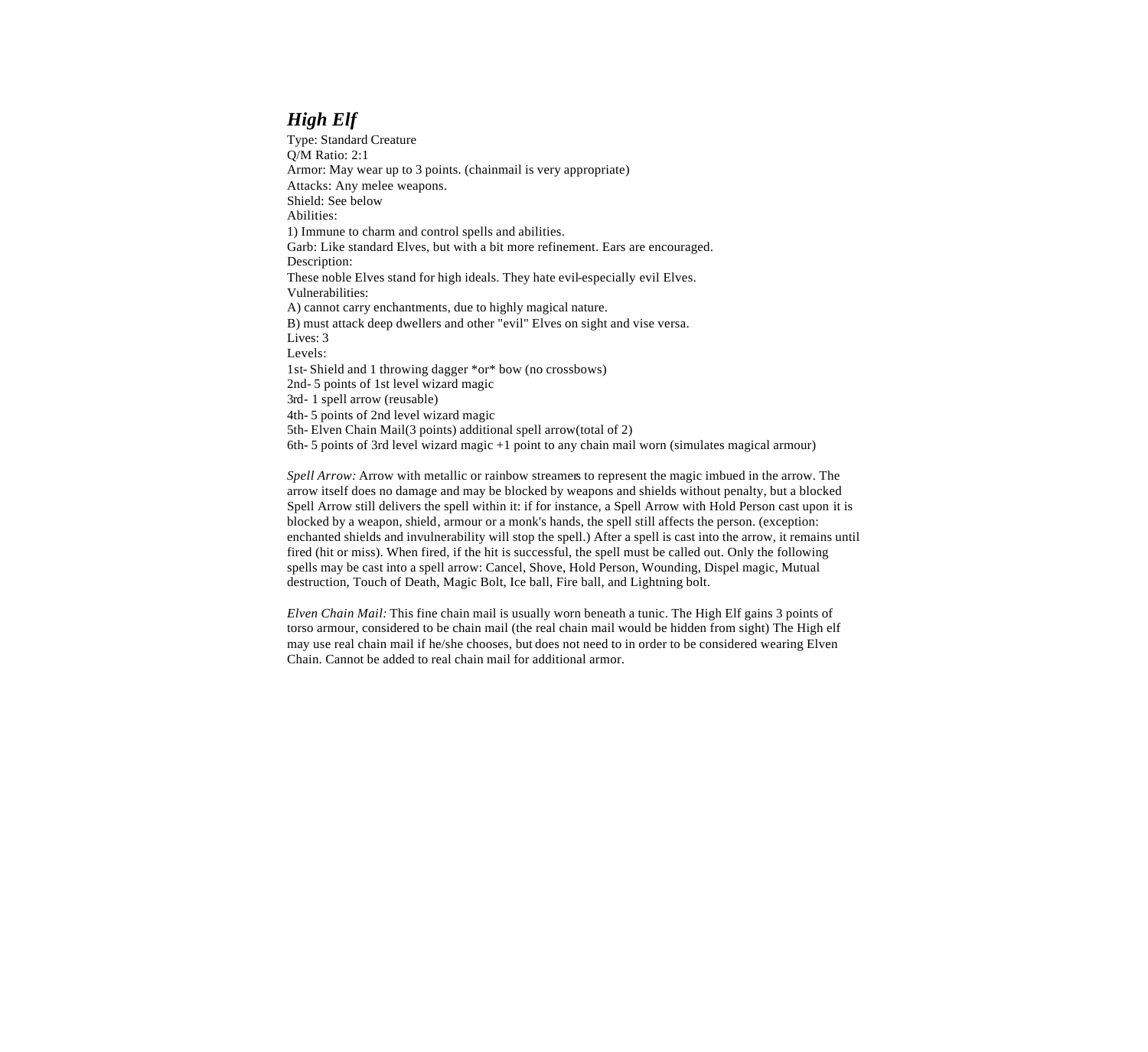#### *Drow*

Type: Standard Creature Q/M Ratio: 2:1 Armor: 2 points natural armor. Shield: Small Attacks: Short swords, throwing daggers, any bows. Abilities: 1) Improve Weapon (warrior, 2/game). 2) Immune to poison, Sleep, and Charms. Garb: Dark colors. Ears and a white/silver wig are encouraged. Description: The Drow are an evil offshoot of normal elves, They have the same basic form, yet have black skin and silver or white hair. They are masters of deception and not to be trusted for an instant. Lives: 3 Levels: 1st- As above. 2nd- A) +1 damage to all arrows. B) Poison weapon (assassin, 1/game). 3rd- A) Antidote to poison (assassin, 1/life). B) Improve Weapon (1/life). 4th- A) 5 points of 1st level wizard magic. B) Teleport (assassin, 1/game). 5th- A) 5 points of 2nd level wizard magic.

B) Teleport (1/life).

6th- A) 5 points of 3rd level wizard magic. B) Extra assassin ability.

#### *Faeries*

Armor: 1 point due size and speed. Attacks: Short Sword. Abilities: 1) Flight (Wizard, unlimited) by saying "I take to flight." and "Landing." To land. 2) Vanish (Brownie, unlimited). 3) Charm (Bard, 4/Life) by saying "I charm thee."x5 with a 50' range 4) Entangle Trap (Scout, 2/life). 5) Faerie Dust (1 bolt/unlimited) by saying "Faerie Dust." Causes victim to portray one emotion in extreme {happy, drunk, sleepy, etc.} The Faerie has control over which emotion and will never choose anger. Effects last for 100 count. Barbarians, Druids above 4th level, and Monks above 2nd level are immune. Description: Faeries are legendary for their mischief, love of the forest, and wars with goblins. They are typical of any kind of forest, and get along well with Druids and other forest dwellers. Lives: 4 Levels: 1st- Lost (Healer, 2/life). 2nd- Yield (Healer, 1/life). 3rd- Bless (Healer, 2/life). 4th- Confusion (Druid, 1/life).

5th- Lost 4/life.

6th- Yield 2/life.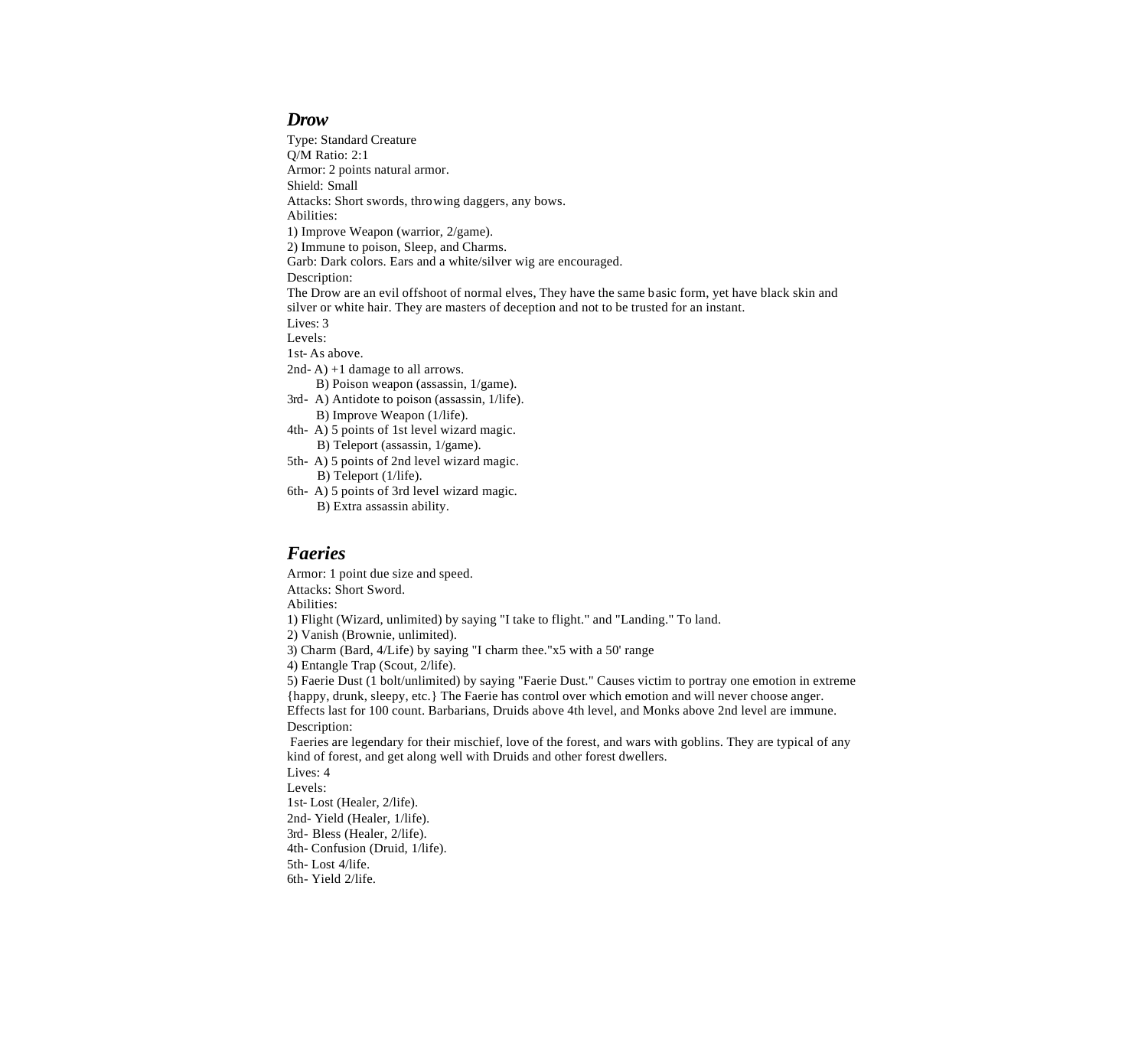#### *Frogmen*

Armor: None initially. Attacks: Two daggers(claws), short melee weapons, and javelins. Shield: Small. Abilities: 1) Spit Paralyzation poison (1 bolt/unlimited) - must declare " Paralyzation poison!" then throw gray spell ball. Victim is paralyzed for a 100 count. 2) Immune to entangle, traps, charm, and hold, magical or otherwise. 3) Immune to poison. 3) Leap(U)- Similar to Flight but must state loudly "Leap." Can leap up to 50' away, then must land before 'leaping' again. Description: Men shaped like frogs and have gained the gift of poisons. They are formidable fighters, known for their glorious death runs. Vulnerabilities: Except when berserk, afraid of fire and ice. Lives: 4 Levels: 1st- Spit Poison. 2nd- 1 point natural armor. 3rd- Berserk on last life. 4th- Poisoned melee weapon (Assassin, 1/game). 5th- 2 points natural armor. 6th- Spit poison becomes lethal after a 30 count.

## *Goblin Warrior*

Armor: 1 point natural armor; can wear 2 additional points. Attacks: Short melee weapons, short bow, polearms, javelins. Shield: Small. Abilities: 1) Vanish (Brownie, 1/life). 2) Detect Magic (U)- can track magic- using classes, monsters and Faeries. Description: Ugly with green molten skin. They are always trying to find treasure and will hunt down Faeries at any cost. They are extremely greedy and not to smart, which makes them easy to bribe. Vulnerabilities: They fight in disorganized packs with no strategy and are fearful of magic. Lives: 6 Levels: 1st- Flame Arrow (Archer, 1/life). 2nd- +1 damage with arrows. 3rd- Poison Weapon (Assassin, 1/game). 4th- Armor Piercing Arrow 1/game. 5th- Poison Weapon 1/life. 6th- Vanish 2/life.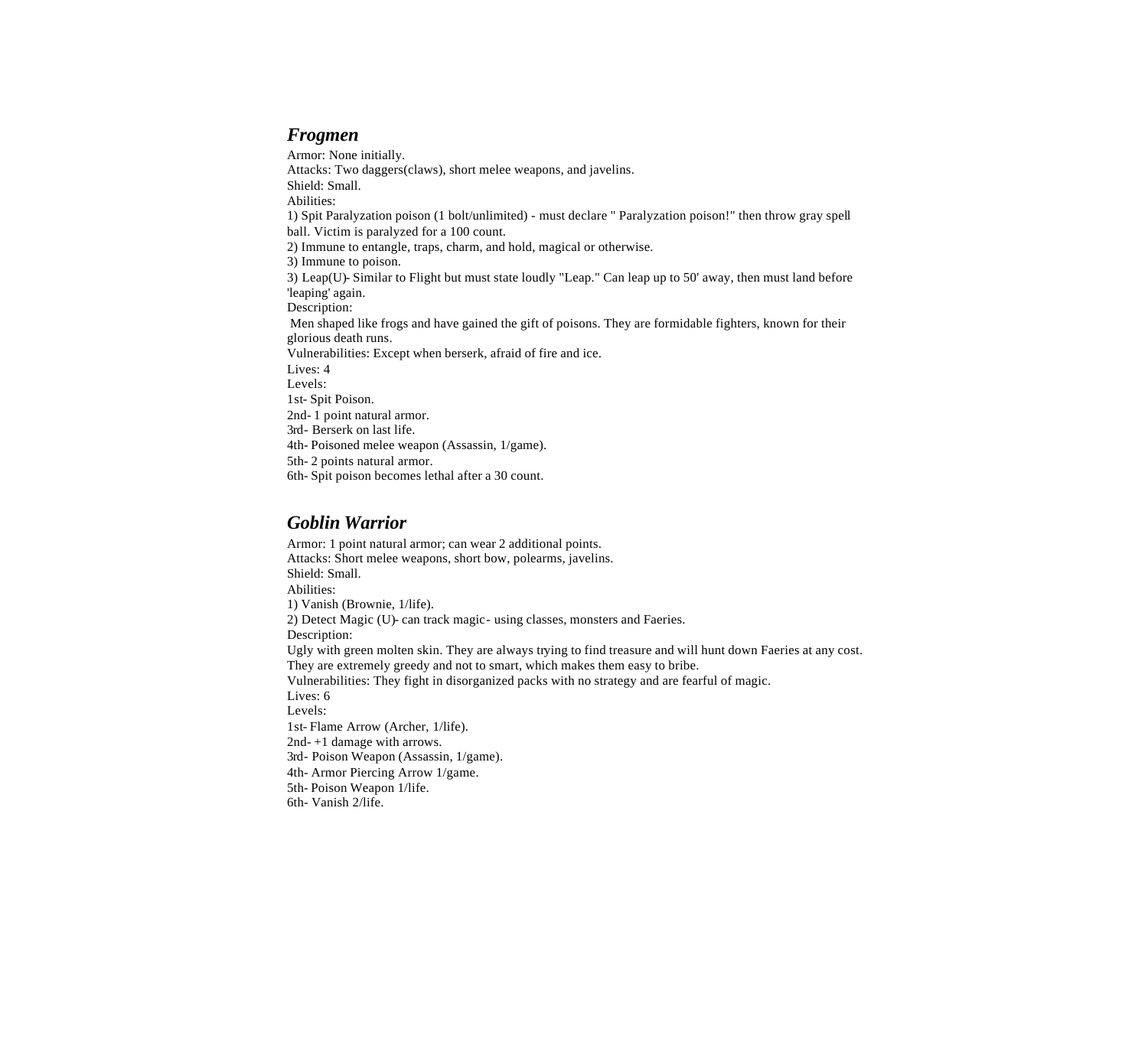# *Halfling*

Armor: Up to 3 points may be worn. Attacks: Daggers, melee weapons up to 3 feet, throwing weapons (no javelins), short bow Shield: small Abilities: 1) All poisons take twice normal time to effect a Halfling, plus longer times at higher levels. 2) Vanish - Can blend into the landscape by saying "Oh forest hide and protect me" twice. This shows the Halfling's ability to take refuge into a forest by using his small size and speed. The Halfling must be within fifty feet of a tree. Once completed, it is gone, and may appear up to five minutes later. Usage by level. Description: Halflings are a small, agrarian people. Smaller than Dwarves, but taller than Brownies. They usually range from 2 1/2 to 4 feet in height. They tend to stay within their own communities, but are skilled with thrown weapons or bows if need takes them away from home. Lives: 4 Levels: 1st- Pass Without Trace. (Druid, 1/life) 2nd- a) Mend (Wizard, 1/life). b) Vanish 1/game 3rd- Improved Weapon (Warrior, 1/game) 4th- a ) Additional Pass Without Trace. (total 2/life) b) +1 Vanish (total 2/game) 5th- a)  $+1$  life (total of 5). b) Poisons take an additional 300 count to effect Halfling.

6th- May wear two enchantments (Scout)

## *Lizard Person*

Armor: 2 points natural, Additional armor up to 4 points. (No metal armor) Attacks: As Warrior. Shield: As Warrior. Abilities: 1) Lizard men receive a flail which they can use as a red weapon. Description: Lizard men are a dangerous, tribal people who are quite primitive and few in number. They can be found in any climate, but they tend to prefer a warner, more marsh-like environment. They are also are known to have a rather unfortunate taste for human flesh, although they do not visibly display this often. Lives: 4. Levels: 1st- As above. 2nd- Improve Weapon (Warrior, 1/game). 3rd- May use javelins 4th- Improve Shield (Warrior, 1/game), Improve Weapon 1/life 5th- Repair (Warrior, 1/life) 6th- +1 to any armor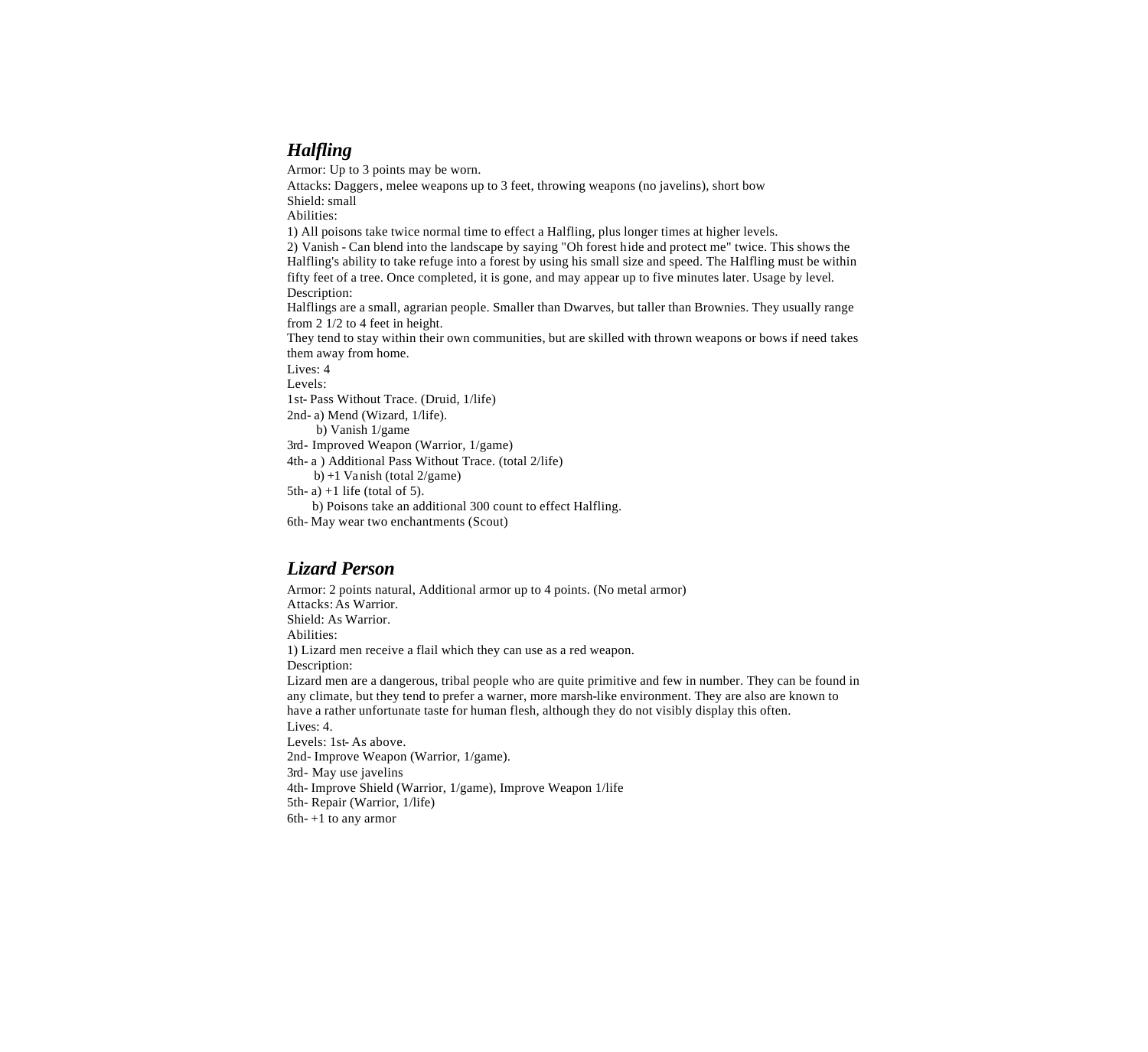#### *Mantis Warrior*

Type: Standard Creature Ratio: 2:1 Armor: 2 points natural Shield: none Attacks: polearm, short sword, and dagger, throwing axes Abilities: A) Natural protection from projectiles in armored areas. B) Dagger is poisoned, as per assassin ability Description: Man sized intelligent mantis creatures. Natural enemies of the Yar. Vulnerabilities: The protection from projectiles is part of the natural armor. When the armor is gone from an area, then projectiles can do normal damage. Lives: 4 Levels: 1) as above 2) +1 point of armor, total 3 3) all weapons are considered poisoned 4) +1 point of armor, total 4 5) all weapons are considered warrior improved 6) Flight: 1/life, "I take to flight"x5

#### *Minotaur*

Type: Standard Creature Q/M Ratio 2:1 Armour: 2 points. Attacks: As per warrior (excluding javelins and hinged weapons). Abilities: 1) Cannot be made Lost. 2) Immune to magics that charm or control. 3) All weapons used by Minotaur considered to be Red. 4) Tracking (2/life) as per Scout. Garb: Brown tunic and/or fur, and a brown headband or mask. Description: These savage creatures of legend have the head of a bull and the body of giant man. They are always dangerous, unpredictable, and completely merciless; and only a fool would challenge one in its own lair. Lives: 3 Levels: 1st No additional abilities. 2nd  $+1$  pt. armor (total 3). 3rd No additional abilities. 4th Fight After Death (1/life) as per Barbarian. 5th Immune to Entangle and Iceball 6th Additional life (total 4).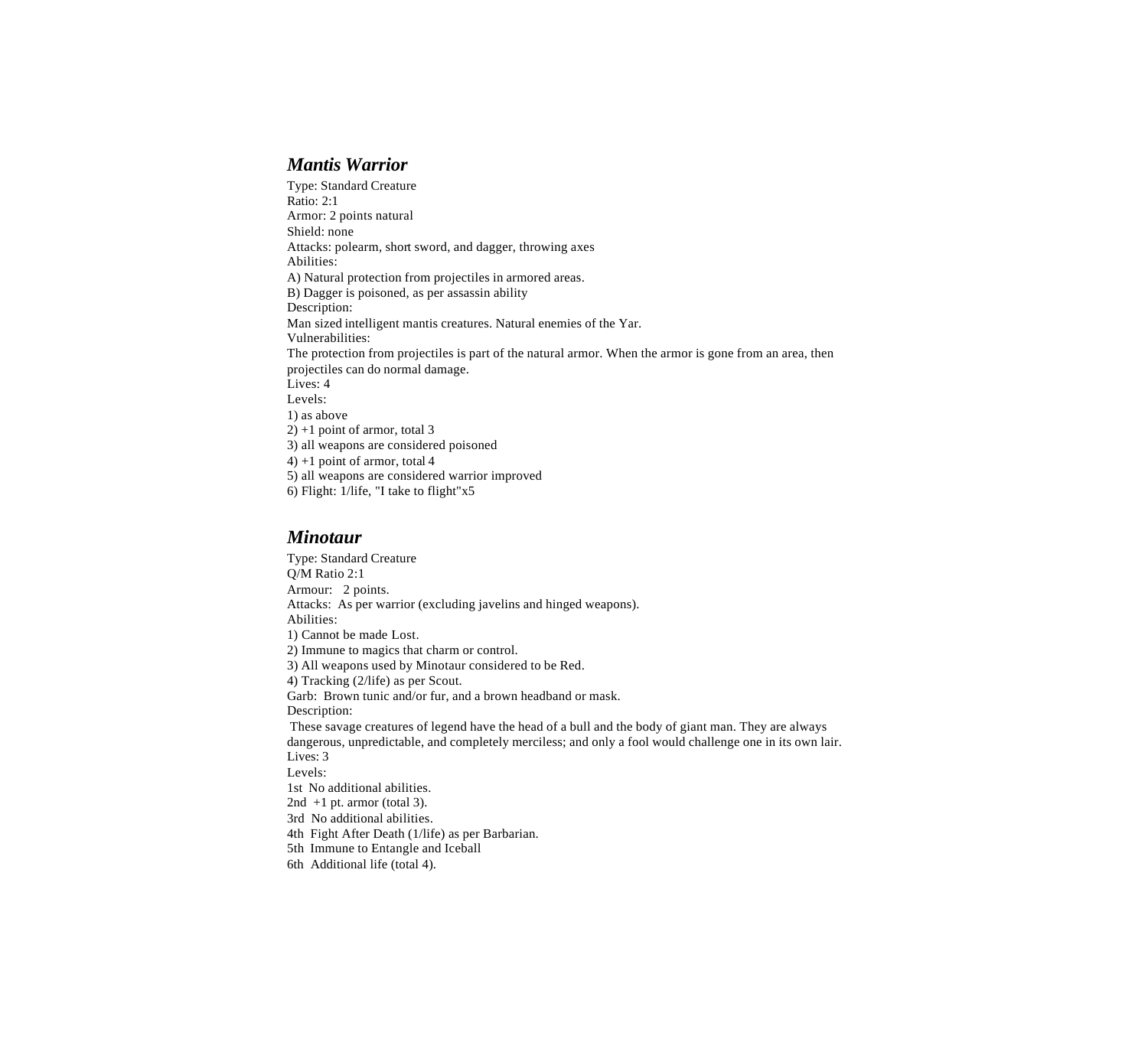## *Ogre- Mountain*

Type/Ratio: standard/ 3:1 Armor: 2 points natural, can wear up to 2 additional points Shield: none Attacks: large clubs, considered red Abilities: Hurl boulder: 1/life, boulder is considered red Immune to charm, yield, entangle Lost had double duration, due to low intelligence Description: Ogres are a mutation of the already mutated Orc. They are large, standing between 8' to 12' in height, and very strong. Ogres are not the brightest of creatures, but make up for it in strength and toughness. Garb: Crude clothing, scraps of leather, fur, random armor. Off brown skin, horns, and tusks. Lives: 3 Levels: 1) no additional abilities 2) ignores shove, force walls, and stun 3) can wear an additional point of extra armor, total 3 4) no additional abilities 5) can throw one additional boulder per life, 2/life

6) clubs are now considered white siege weapons

#### *Orc*

Type: Standard Creature

Q/M Ratio 2:1

Armour: 1 point natural armour due to toughness. May wear up to 2 points of additional armour. Attacks: Any melee weapon, boulder (as per Barbarian), javelin or shortbow.

Abilities:

1) Cure Poison on Self (as per the Scout ability), due to strong metabolism, 1/life.

2) Berserk (as per the Barbarian ability) on last life.

3) Obtain Information from subdued person (similar to the Scout ability), must "torture" subdued victim for a 100 count, 1/game.

Garb: Crude clothing, random leather/hide armour. Greenish grey make -up, animal fangs. Description:

These hideous creatures are members of a race descended from Elves who were twisted and perverted by evil in the mists of the past. Although they are not inherently evil, they are culturally and mentally predisposed toward hate, malice and cruelty. They are almost always uncomfortable and, aside from meal time or battle, are never happy or at peace. Orcs are heavily built, with thick hides short legs, and long arms. they have grotesque, fanged faces and random hair growth.

Lives: 4

Levels:

1) No additional abilities.

2) 1 additional life (5 total).

3) a) Fight After Death when Berserk (as per the Barbarian ability).

b) 1 Flame Arrow (as per a Scout), is reusable.

4) May wear up to 3 points of additional armour.

5) May carry a medium shield.

6) a) Improve Weapon (as per the Warrior ability) 1/game.

b) +1 point of natural armour (2 total).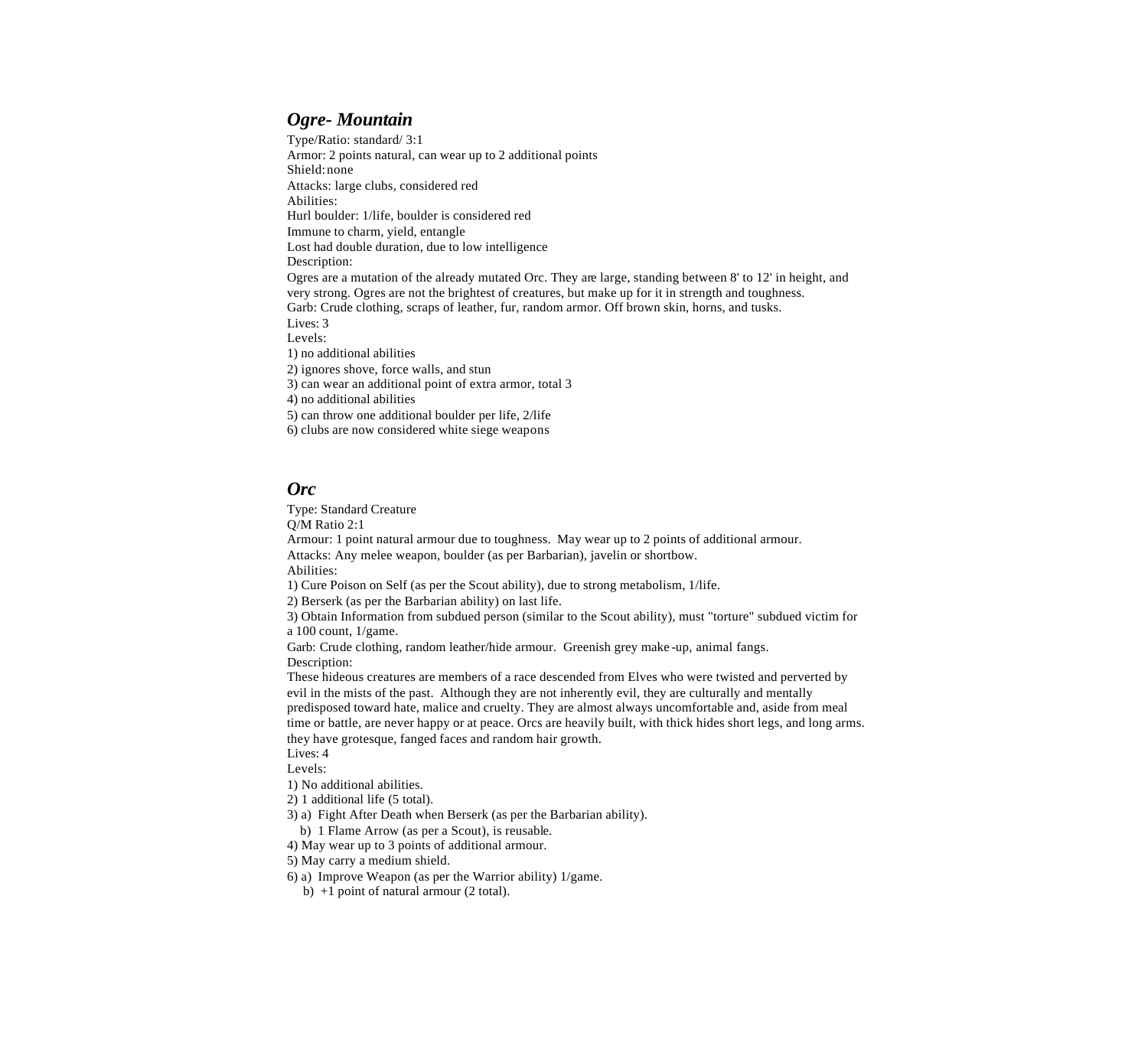#### *Satyr*

Armor: 1 point natural. Attacks: Any sword, staff, spear, or short bow. Shield: None. Abilities: 1) Vanish (Brownie, unlimited). 2) Barbarian immunities. 3) Must have pipes, as spell book which may be destroyed, to cast magic. Description: Half man, Half goat, Satyrs are the embodiment of the wild, carefree ways of nature. The males have a great love for women. Lives: 4 Levels: 1st- Charm (Bard, 4/life) by saying "I charm thee." 5x with a 50 ft. range. 2nd- Sleep (Healer, 1/life) with a 50 ft. range. 3rd- Scare (Death Knight, 1/life) with a 50 ft. range. 4th- Armor becomes 2 points. 5th- Yield (Wizard, 3/life) by saying "Yield thy arms and come to me." Twice with a 50 ft. range. 6th- Sleep 2/life, Scare 2/life, Yield 4/life.

#### *Sprite*

Armor: 2 points natural. Attacks: Dagger and short bow. Shield: None. Abilities: 1) Vanish (Brownie, unlimited). 2) All arrows will do damage only to armor. Instead of wounding, an arrow will put target to sleep for 300 count. 3) Flight (Wizard, unlimited) by saying "I take to flight." once. 4) Can carry sleeping victims in Teleport. Description: Small winged humanoids who protect their woodlands. They usually do not kill, but instead put their victims to sleep and remove them from the forest. Levels: None

## *Treefolk*

Type: Normal Ratio: 1:1 Armor: 4 pts natural barkskin Shield: none Attacks: clubs as branches Abilities: Immune to non-fire based magic An Entangle acts as a heal/mend, restoring all lost armor and wounds Lives: 3 Levels: 1) as above 2) vanish: 2/life, as per brownie ability 3) +1 additional point of barkskin, total 5 4) weapons are considered red 5) +1 additional point of barkskin, total 6 6) +1 additional point of barkskin, total 7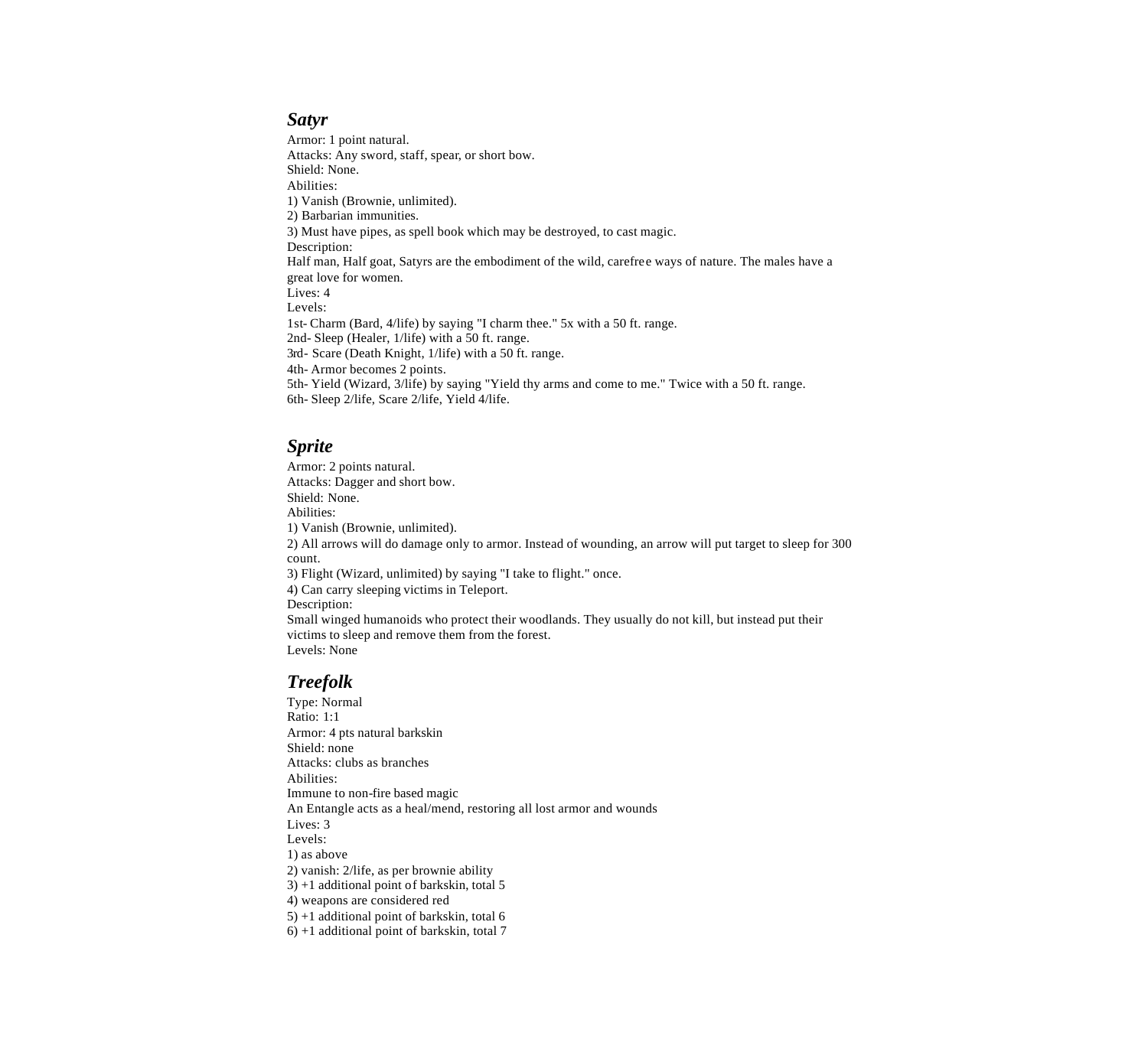# *Troll- Regenerating*

Armor: 1 point natural.. Attacks: 2 short swords (as claws), treated as Red weapons due to strength. Abilities: 1) Regeneration. All Limbs lost will grow back after a 20 count. After a death shot, the troll will come back to life (without the loss of one) in a 50 count. Regeneration is negated if the troll is hit by any form of fire or a magical weapon. 2) Scare (Death Knight, 2/life). Description: The hide of a troll is a nauseating mixture of moss green, mottled green, and many forms of gray. These creatures are disgusting to look at, and are very relentless when attacking due to their pea sized brains. Lives: 2 Levels: 1st- As above. 2nd- As above. 3rd- 2 points of natural armor. 4th- One additional life. 5th- 3 points of natural armor. 6th- As above.

#### *High Blood Vampire*

Armor: 1 point natural. Attacks: Short swords and/or daggers Shield: None. Abilities: 1) Yield (Wizard, 50 ft. range). 2) Teleport (Wizard). Simulates gaseous form. 3) Regenerate limbs after 60 count. 4) Immune to all non-magical attacks except any wooden stabbing weapons (arrows, polearms, javelins, etc.) or fire. Killing blows with magical weapons send the vampire back to its base for a 150 count without the loss of a life. 5) Immune to the following: Yield, Touch of Death, Lost, Feeblemind, Fear, Resurrect, Heal, Reanimate, Transform, Reincarnate, Vibrating Palm, subduals, poison. Petrify will force a vampire into gaseous form and return back to base for a 150 count as above. Summon Dead will act as a Resurrect. Banish will act as a Lost. 6) Weapons are considered to be Wizard Bladesharpened. 7) Anyone killed by a vampire three times and states: "I turn you" x5 will become one for the remainder of their lives and fight on the original vampire's team as a Turned Vampire (see Vamp rules). Description: Vampires are undead who must drink the blood of the living in order to survive. They are pale humanoids who roam the night usually dressed in dark clothing. They are weakened from direct sunlight and usually only found in haunted keeps or graveyards from which they conduct their nightly hunt for prey. High Blood Vampires are created by a Vampire Lord. Lives: 3 Levels: 1st- Yield 1/life. 2nd- Teleport 1/life. 3rd- Yield 2/life. 4th- As above. 5th- As above. 6th- Teleport 2/life.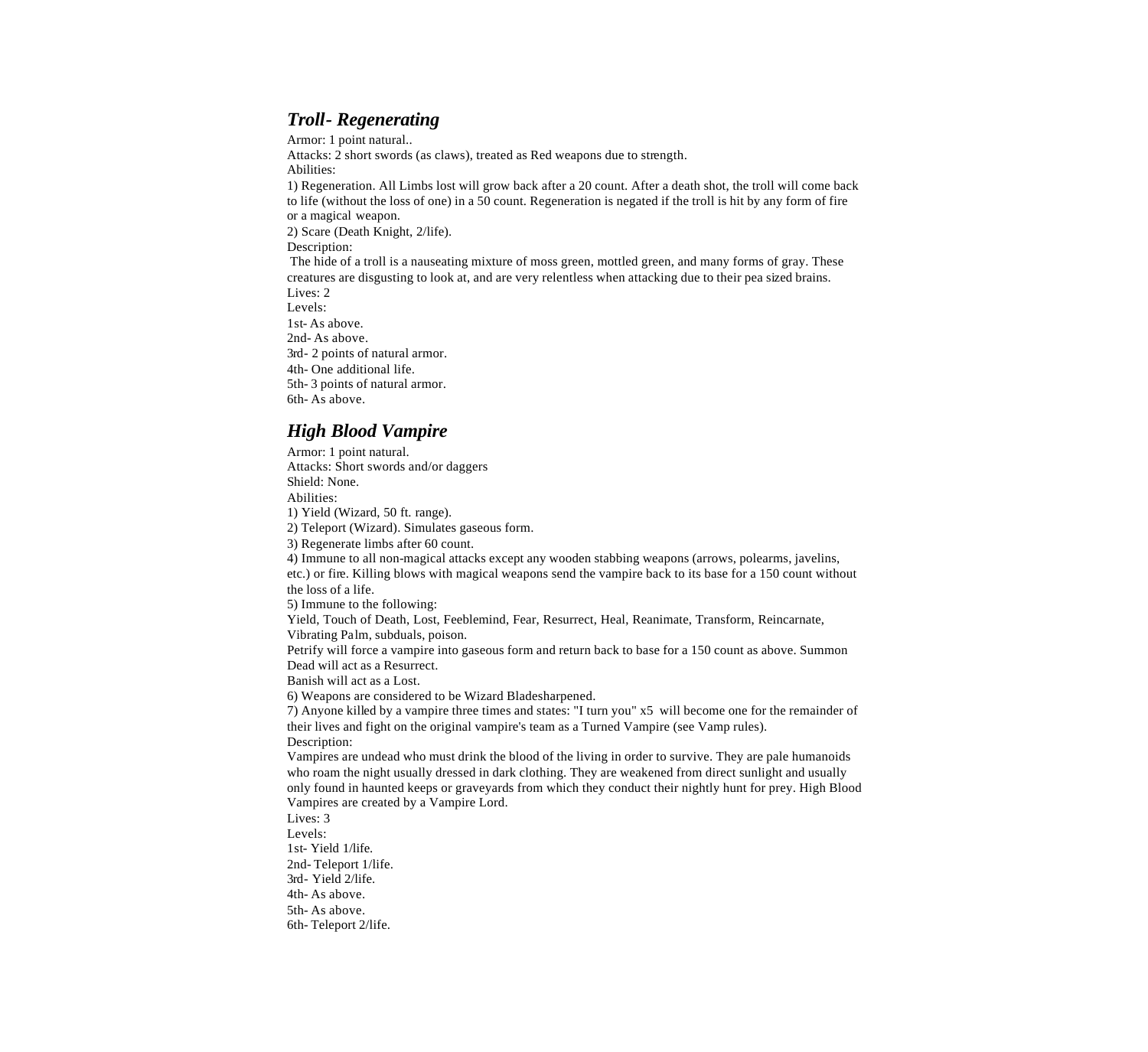## **Wereanimals**

All normal lycanthropes have the following in common: In human form, they bear a vague resemblance to the type of creature they become. All can create others of their own kind. There are 2 kinds of lycanthropes- True: those born with lycanthropy, and diseased: those affected with lycanthropy by being killed three times by a lycanthrope and then infected. Being a disease, if Cure Disease is cast on a lycanthrope , it will revert to a human form for one life. Anyone killed by a lycanthrope three times and the were-creature states: "I infect you" x5 will become a turned were -creature of the same type for the remainder of their lives and fight on the original lycanthrope's side.

#### *Werebear*

Armor: 3 points natural. Attacks: Two short swords considered red. Shield: None. Abilities: 1) Tracking (Scout), also can attack those in sanctuary and commune. 2) Fight after death when berserk. 3) Only harmed by magical weapons, which do normal damage. 4) Immune to all forms of yield and sleep. Description: Humanoids with ability to take bear form due to lycanthropy. Lives: 3 Levels: 1st- Berserk (Barbarian, 1/game). 2nd- As above. 3rd- Scare (Death Knight, 1/life). 4th- Berserk 2/game. 5th- As above. 6th- Berserk 3/game.

## *Werecat [large] (Puma, Leopard, Lion, Tiger, etc.)*

Armor: 2 points natural. Attacks: 2 short swords as claws considered red. Shield: None. Abilities: 1) Tracking (Scout). 2) Immune to all non-magic attacks. 3) Barbarian immunities. 4) Sprinting - a sudden burst of speed. Cannot be attacked by anyone within 20 ft. To use chant "Sprinting" (like Sanctuary). (at 4th level). Description: Large werecats are more of a solitary hunter, as they are in the wild. Lives: 3 Levels: 1st- Lick Wounds (Barbarian heal, 1/life). 2nd- Improve both claws (Warrior, 1/game). 3rd- Scare (Death Knight, 1/life). 4th- Lick Wounds 2/life. Sprint 2/life. 5th- Improve both claws 1/life. 6th- Armor becomes 3 points.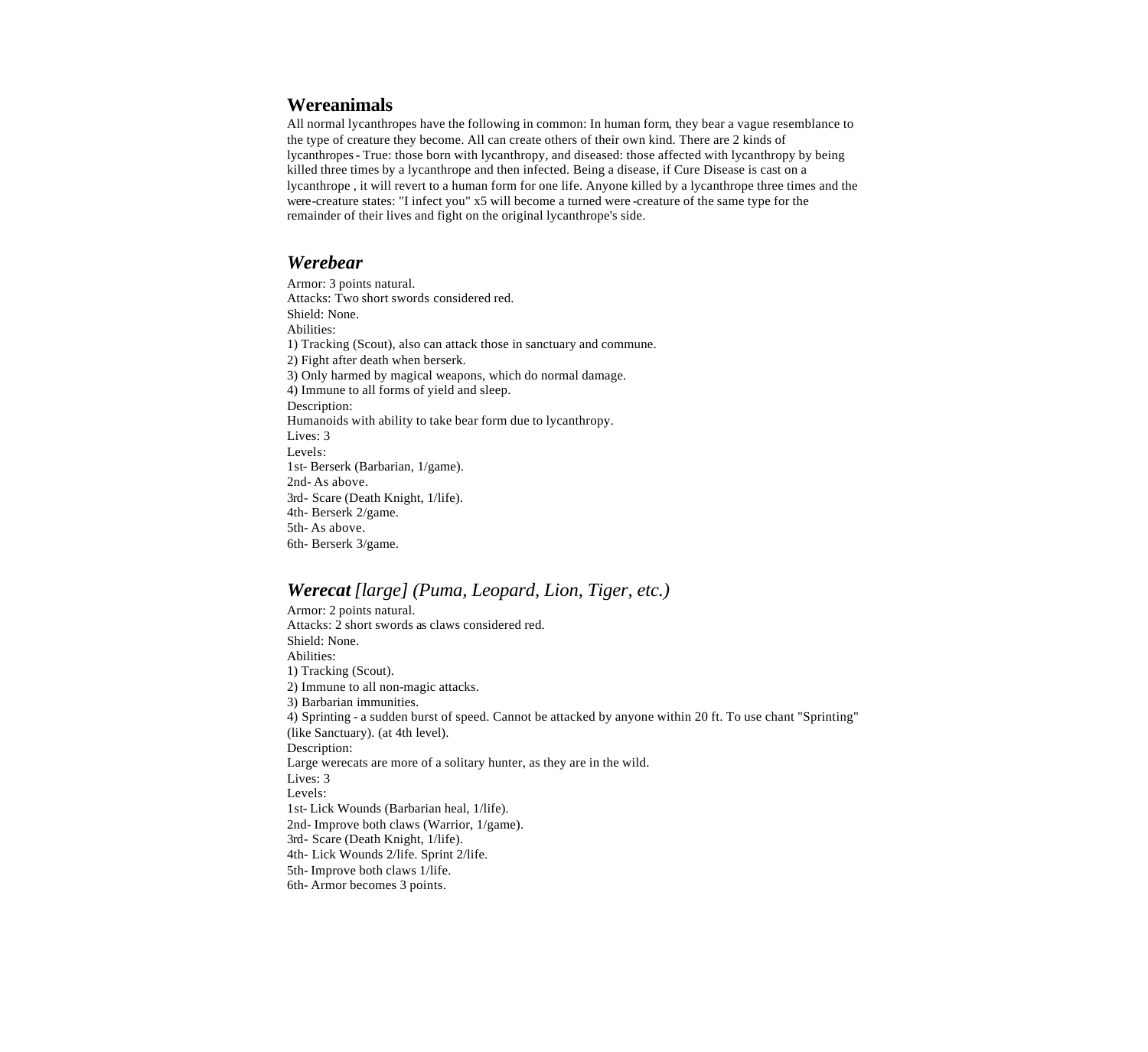# *Werecat [small] (Bobcat, Ocelot, Lynx, etc.)*

Armor: 1 point. Attacks: 2 short swords as claws, considered red. Shield: None. Abilities: 1) Tracking (Scout). 2) Immune to all non-magic attacks. 3) Barbarian immunities. 4) Escape - chant "Run, Scamper, Scamper, Scurry" 3x. As Druid Pass Without Trace. Description: Small werecats are well known for using woodlands to hide in and are able to escape easier that their larger cousins. Lives: 3 Levels: 1st- Lick Wounds (Barbarian heal, 1/life). 2nd- Improve both claws (Warrior, 1/game). 3rd- Escape 1/life. 4th- Lick Wounds 2/life. Entangle Trap (Scout, 1/game). 5th- Sprint (Larger Werecat, 1/life). 6th- Escape 2/life. Sprint 2/life.

# *Werefox*

Armor: None. Attacks: 2 daggers as claws, considered red, or any melee weapon under 5 ft. Shield: May use small shield if not using claws. Abilities: 1) Immune to Poison, Entangle, and Movement Controls. 2) Tracking (Scout). 3) Sprinting (Werecat). 4) Immune to non-magic attacks. Description: Distantly related to werewolves but much less aggressive. If forced to fight, they will usually use their cunning and speed to stay ahead of their enemies. Their lycanthropy can be transmitted but it is usually only done to willing subjects. Werefoxes are usually neutral, but if they are forced to choose a side, they will usually pick the more benign side. Lives: 4 Levels: 1st- Sprinting 3/life. 2nd- Heal Self (Monk, 1/life).  $3rd-+1$  life (total 5). 4th- Charm (Bard, 3/life). 5th- $+1$  life (total 6). 6th- Circle of Protection (Wizard, 1/life) to simulate hiding still (in a bush).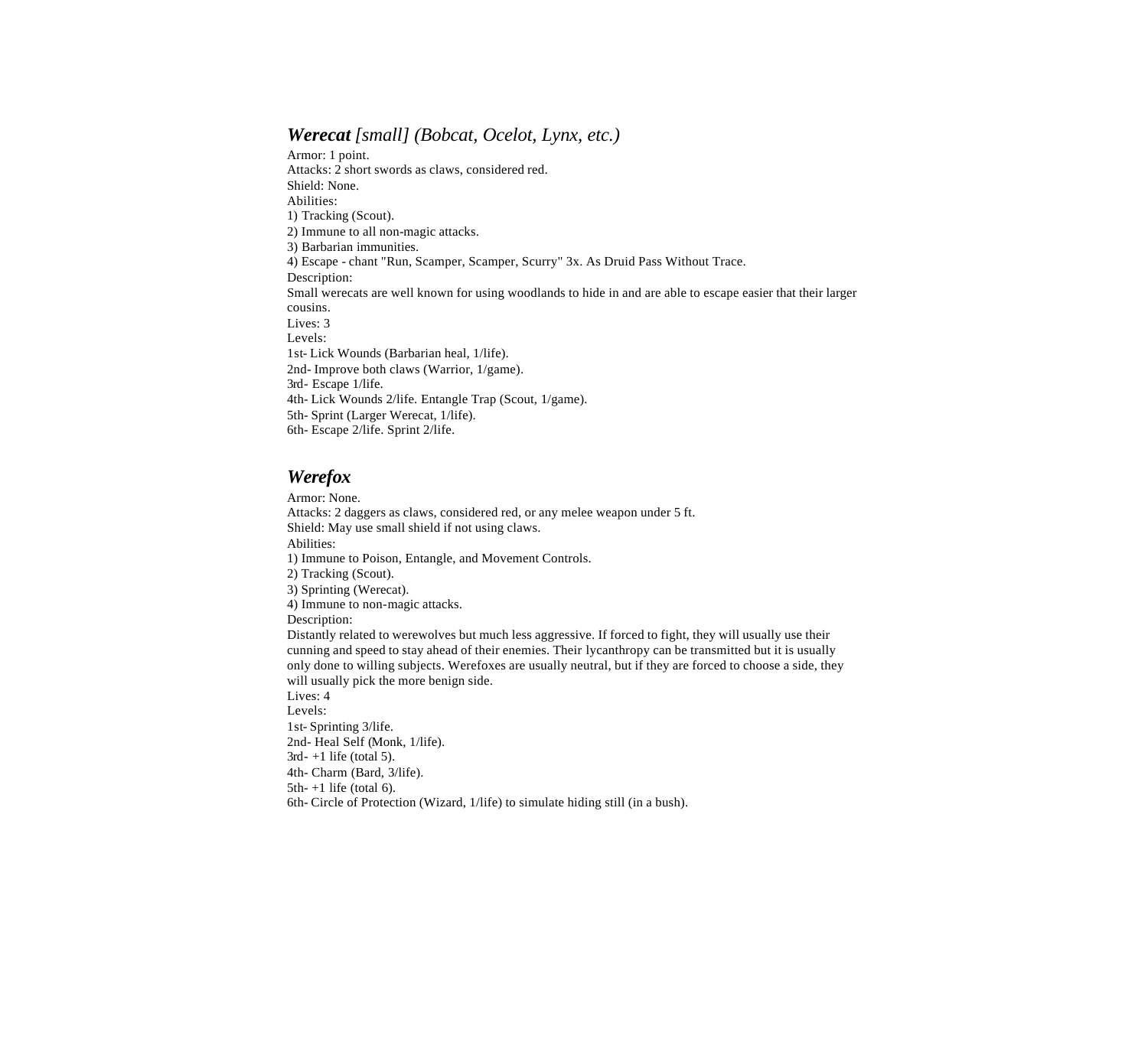## *Wererat*

Armor: 2 points natural, and can wear up to 2 points more. Attacks: 2 short swords as claws. May also use other swords and daggers. Shield: None initially. Abilities: 1) Tracking (Scout), also can attack those in Sanctuary and Commune. 2) Immune to all non-magic attacks. 3) Claws are Poisoned and Diseased. To cure requires a Cure Poison and a Cure Disease. 4) Immune to Lost, Charm, and Yield. Description: Wererats seek to control anyone around them. Treacherous and deceitful, they hunt in packs. Lives: 3 Levels: 1st- Yield (Wizard, 1/game). 2nd- Scare (Death Knight, 1/life). 3rd- Can use a small shield. Yield 1/life. 4th- Scare 2/life. 5th- Magical red sword 1/life (as Wizard Bladesharp). 6th- Yield 2/life.

# *Werewolf*

Armor: 2 points natural. Attacks: 2 short swords, considered claws that count as red weapons. Shield: None. Abilities: 1) Tracking as the Scout ability. 2) Berserk as the barbarian ability. 3) May only be harmed by magic weapons which will do normal weapon damage, or by magic. 4) Immune to all forms of Yield and Sleep. Description: Werewolves are humanoids that can alter their physical appearance to that of a wolf. Lives: 3 Levels: 1st- Berserk 1/game. 2nd- As above. 3rd- Scare (Death Knight, 1/life). 4th- Berserk 2/game. 5th- As above. 6th- Berserk 3/game.